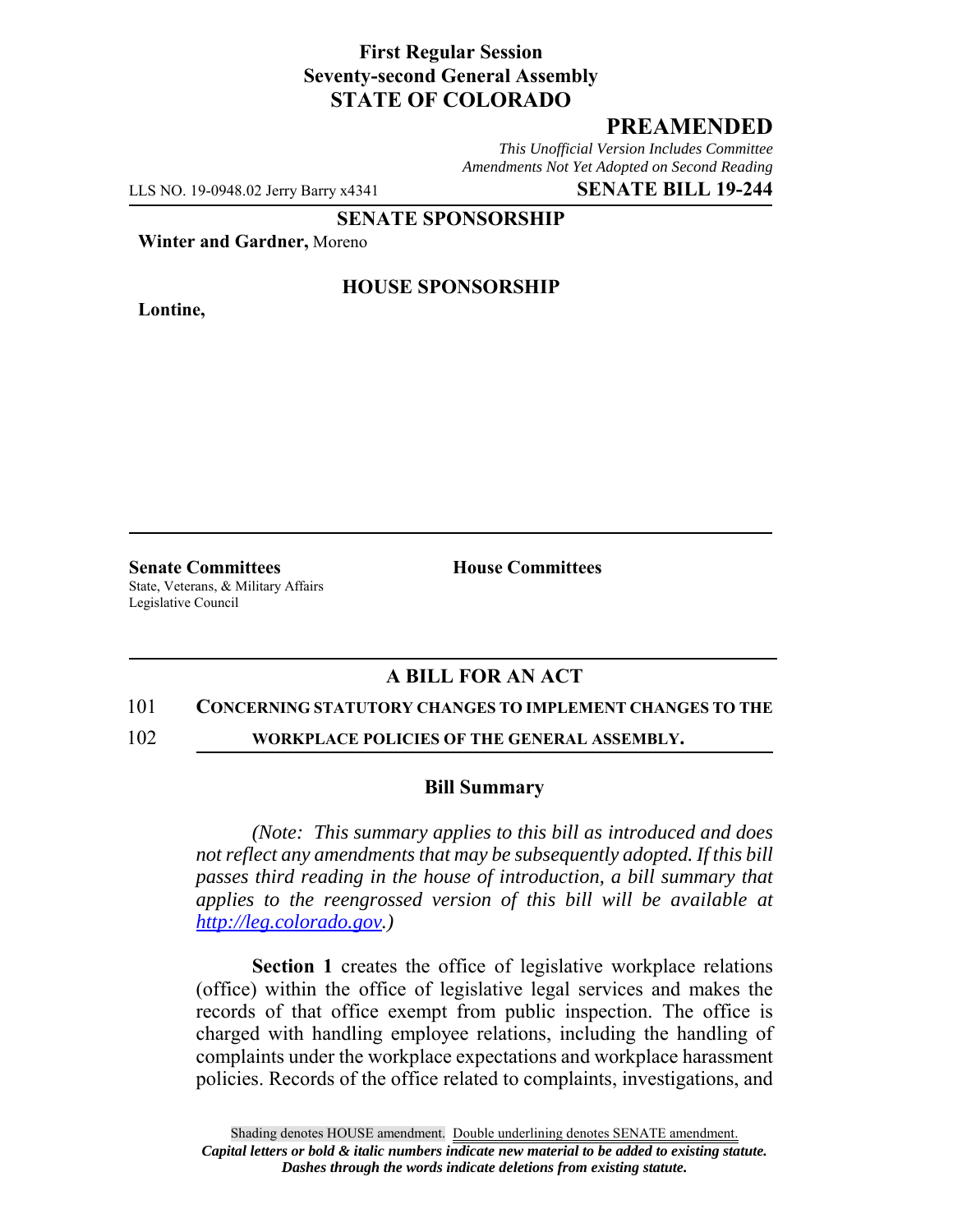other inquiries are exempted from the definition of public records and are not subject to public inspection; except that the office is required to release an annual statistical report of the numbers of complaints received and their resolution. In addition, if a workplace harassment committee finds that it is more likely than not that a legislator violated the policy, the committee must release the report unless it decides by a two-thirds vote not to do so.

**Section 2** allows a state public body to meet in executive session to consider a matter related to the workplace harassment or workplace expectations policies of the general assembly.

**Section 3** makes a conforming amendment in the Colorado Open Records Act (CORA), clarifying that all custodians are required to deny a request to inspect records that are created or provided by the general assembly's office of legislative workplace relations and that relate to complaints, investigations, or inquiries or requests related to workplace harassment or conduct under the general assembly's policies.

**Section 4** provides that a disclosure of an intimate relationship filed in accordance with a policy of the general assembly is part of an individual's personnel file, and therefore not subject to public inspection under CORA.

 *Be it enacted by the General Assembly of the State of Colorado:* **SECTION 1.** In Colorado Revised Statutes, **add** 2-3-511 as 3 follows: **2-3-511. Office of legislative workplace relations - creation - duties - records - definitions.** (1) THE OFFICE OF LEGISLATIVE WORKPLACE RELATIONS IS CREATED IN THE OFFICE OF LEGISLATIVE LEGAL SERVICES. THE HEAD OF THE OFFICE IS THE DIRECTOR OF THE OFFICE OF LEGISLATIVE WORKPLACE RELATIONS. THE DIRECTOR OF THE OFFICE OF LEGISLATIVE LEGAL SERVICES SHALL APPOINT THE DIRECTOR OF THE OFFICE OF LEGISLATIVE WORKPLACE RELATIONS AND MAY APPOINT SUCH ADDITIONAL STAFF AS MAY BE NECESSARY FOR THE EFFICIENT OPERATION 12 OF THE OFFICE, IN ACCORDANCE WITH SECTION 2-3-503 (1). (2) THE OFFICE OF LEGISLATIVE WORKPLACE RELATIONS SHALL

14 PROVIDE SERVICES TO THE GENERAL ASSEMBLY, ITS MEMBERS AND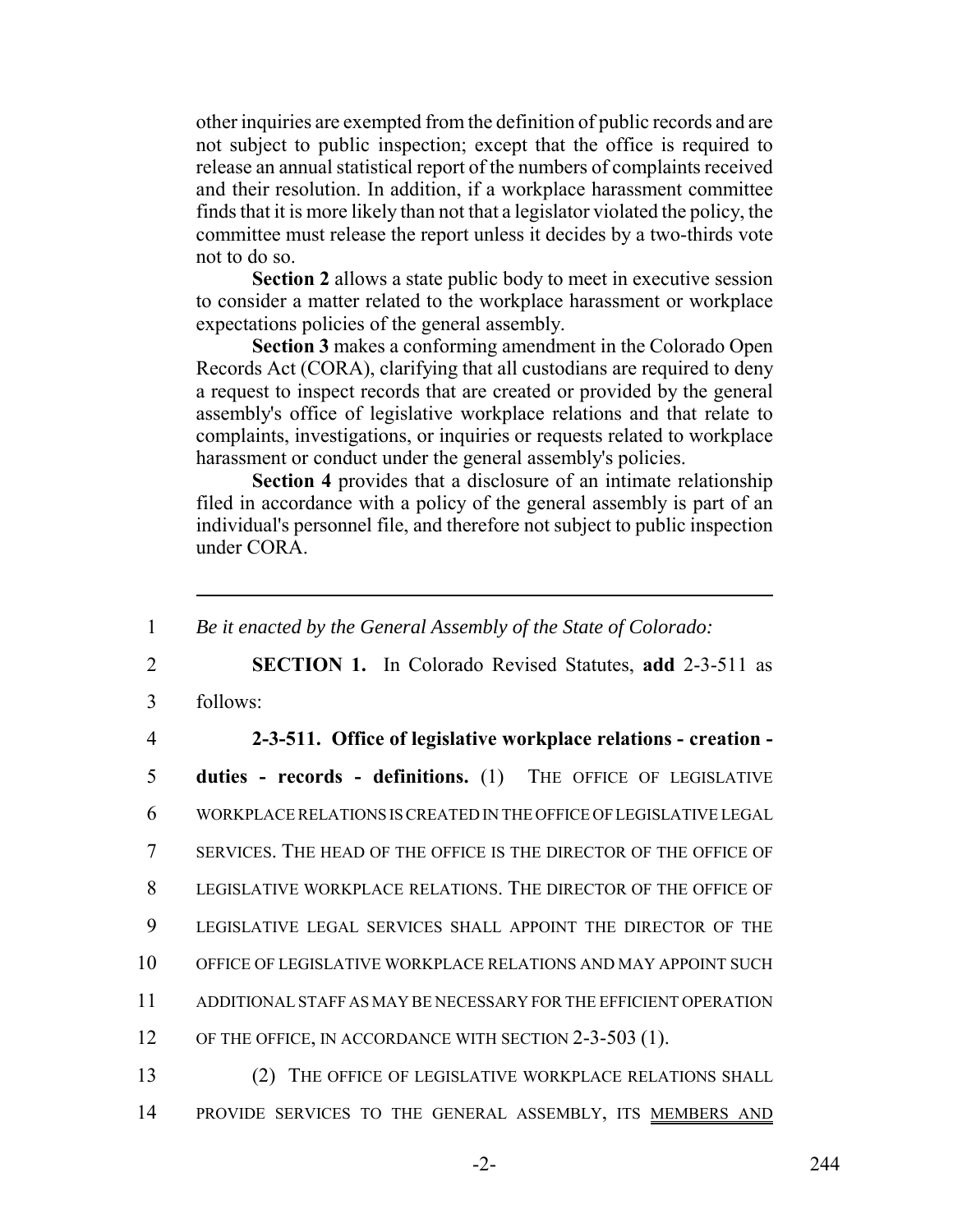EMPLOYEES, AND THE LEGISLATIVE STAFF AGENCIES RELATED TO EMPLOYEE RELATIONS; TRAINING; COMPLIANCE; WORKPLACE CULTURE, INCLUDING THE INVESTIGATION OF COMPLAINTS UNDER THE WORKPLACE EXPECTATIONS POLICY; AND WORKPLACE HARASSMENT, INCLUDING THE INVESTIGATION OF COMPLAINTS UNDER THE WORKPLACE HARASSMENT POLICY.

 (3) RECORDS CREATED AND MAINTAINED BY THE OFFICE OF LEGISLATIVE WORKPLACE RELATIONS THAT ARE RELATED TO A WORKPLACE HARASSMENT COMPLAINT OR INVESTIGATION, A COMPLAINT UNDER THE WORKPLACE EXPECTATIONS POLICY, OR AN INQUIRY OR REQUEST CONCERNING WORKPLACE HARASSMENT OR CONDUCT, WHETHER 12 OR NOT THE INQUIRY OR REQUEST LEADS TO A FORMAL OR INFORMAL COMPLAINT OR RESOLUTION PROCESS, ARE NOT PUBLIC RECORDS AS DEFINED IN SECTION 24-72-202 (6) AND SHALL NOT BE MADE AVAILABLE FOR PUBLIC INSPECTION; EXCEPT THAT, NOTWITHSTANDING THE 16 PROVISIONS OF SECTION 24-72-204  $(3)(a)(X)$ :

 (a) THE DIRECTOR OF THE OFFICE OF LEGISLATIVE WORKPLACE RELATIONS SHALL PUBLISH AND MAKE AVAILABLE TO THE PUBLIC AN ANNUAL STATISTICAL REPORT SHOWING THE TOTAL NUMBER OF COMPLAINTS RECEIVED UNDER THE WORKPLACE HARASSMENT POLICY AND THE WORKPLACE EXPECTATIONS POLICY AND THEIR RESOLUTION. THE DIRECTOR SHALL ENSURE THAT THE REPORT DOES NOT CONTAIN INFORMATION THAT WOULD DISCLOSE THE IDENTITY OF A COMPLAINANT, RESPONDENT, OR WITNESS.

25 (b) (I) EXCEPT AS PROVIDED IN SUBSECTION (3)(b)(II) OF THIS SECTION, IF, AFTER AN INVESTIGATION IN ACCORDANCE WITH THE WORKPLACE HARASSMENT POLICY, A WORKPLACE HARASSMENT

-3- 244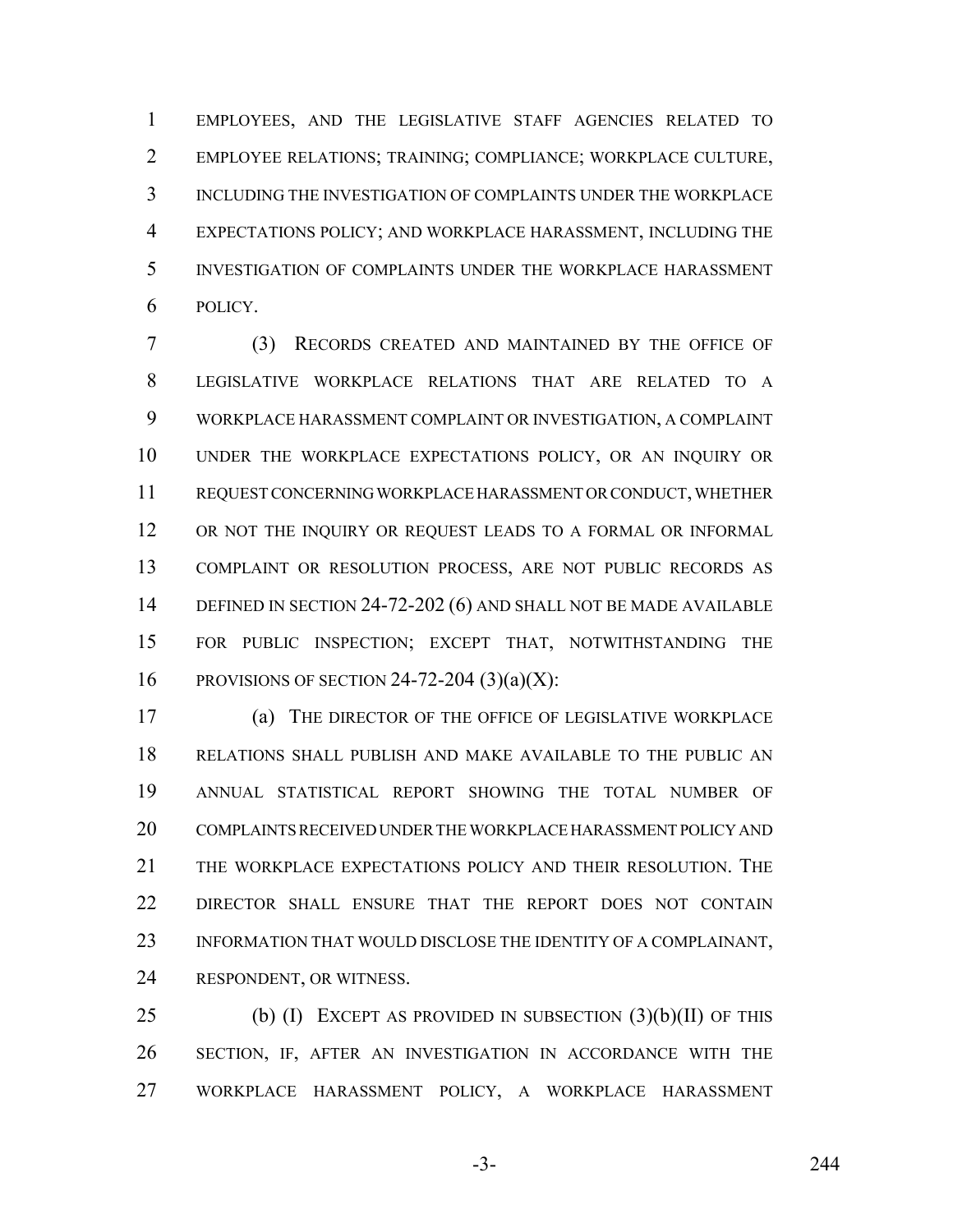COMMITTEE OF THE SENATE OR HOUSE OF REPRESENTATIVES FINDS THAT THE FACTS FOUND MORE LIKELY THAN NOT IN THE INVESTIGATION ESTABLISH A VIOLATION OF THE POLICY BY A MEMBER OF THE GENERAL ASSEMBLY, THE DIRECTOR OF THE OFFICE OF LEGISLATIVE WORKPLACE RELATIONS SHALL MAKE AVAILABLE TO THE PUBLIC THE EXECUTIVE SUMMARY OF THE REPORT OF THE INVESTIGATION AND THE NAME OF THE MEMBER. THE DIRECTOR SHALL ENSURE THAT THE EXECUTIVE SUMMARY DOES NOT CONTAIN INFORMATION THAT WOULD DISCLOSE THE IDENTITY OF THE COMPLAINANT OR ANY WITNESS.

 (II) THE COMMITTEE MAY DECIDE BY A TWO-THIRDS VOTE TO NOT 11 RELEASE THE EXECUTIVE SUMMARY AS REQUIRED BY SUBSECTION (3)(b)(I) 12 OF THIS SECTION. THE COMMITTEE SHALL MEET IN EXECUTIVE SESSION TO DETERMINE WHETHER TO RELEASE THE EXECUTIVE SUMMARY OR ANY 14 PORTION THEREOF AND SHALL TAKE INTO CONSIDERATION THE SEVERITY OF THE CONDUCT ALLEGED, ANY PATTERNS OF HARASSING BEHAVIOR BY THE MEMBER, AND THE PUBLIC'S INTEREST IN BEING INFORMED OF THE CONDUCT OF ELECTED OFFICIALS.

 (c) RECORDS OF THE EXPENDITURE OF PUBLIC MONEY ON COMPLAINTS, INVESTIGATIONS, OR OTHER FUNCTIONS OF THE OFFICE OF LEGISLATIVE WORKPLACE RELATIONS ARE PUBLIC RECORDS SUBJECT TO 21 INSPECTION IN ACCORDANCE WITH PART 2 OF ARTICLE 72 OF TITLE 24, EXCEPT TO THE EXTENT THAT THEY CONTAIN INFORMATION THAT WOULD DISCLOSE THE DETAILS OF, OR THE IDENTITY OF AN INDIVIDUAL INVOLVED 24 IN, A COMPLAINT, INVESTIGATION, OR INQUIRY OR REQUEST CONCERNING WORKPLACE HARASSMENT OR CONDUCT.

26 (4) THE OFFICE OF LEGISLATIVE WORKPLACE RELATIONS SHALL BE PROVIDED WITH SUITABLE OFFICE SPACE IN THE STATE CAPITOL OR IN A

-4- 244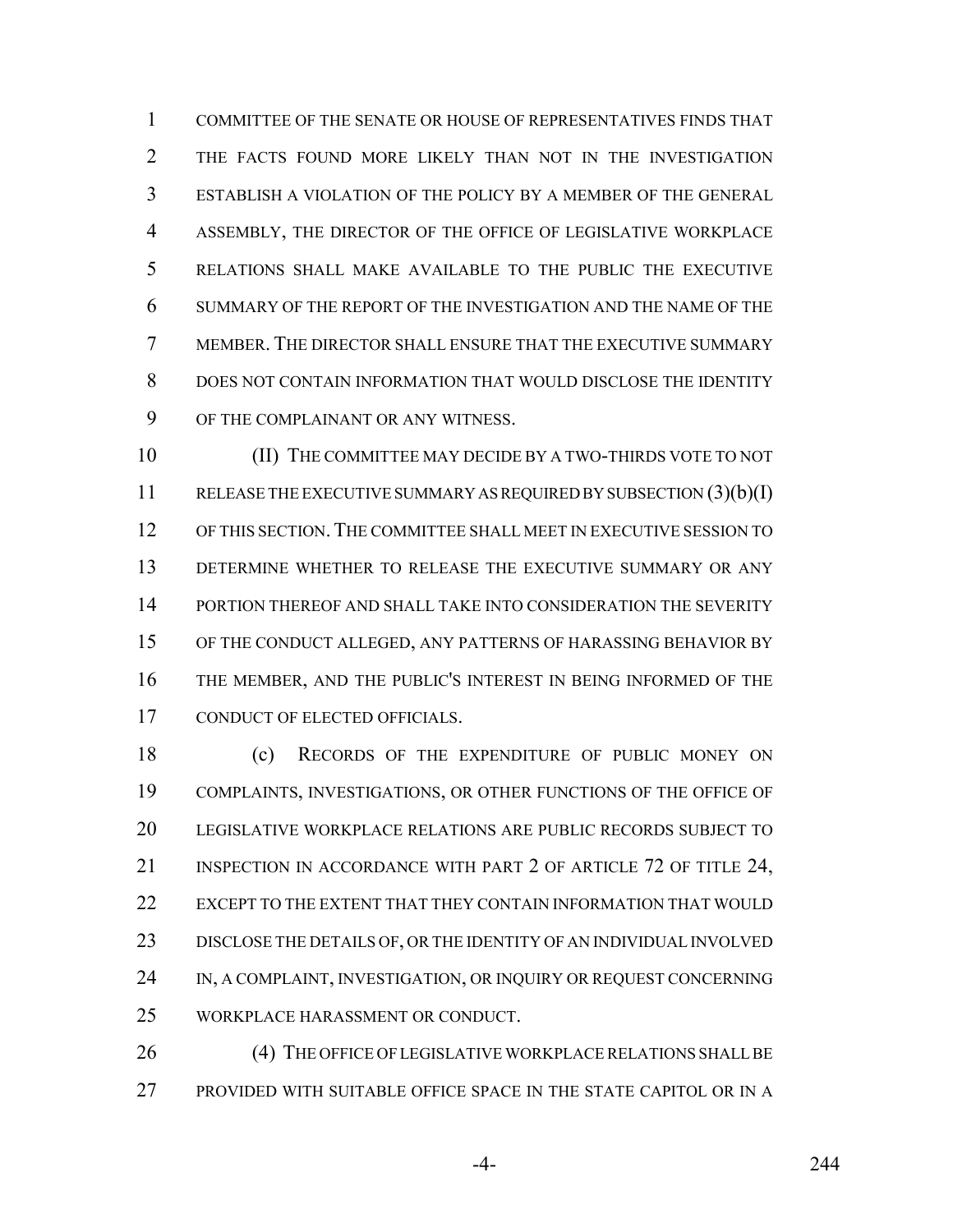NEARBY BUILDING. THE OFFICE SPACE MUST BE SITUATED SO AS TO PROVIDE CONFIDENTIALITY AND CONVENIENT ACCESS FOR INDIVIDUALS COVERED BY THE WORKPLACE HARASSMENT POLICY AND THE WORKPLACE EXPECTATIONS POLICY.

 (5) AS USED IN THIS SECTION, UNLESS THE CONTEXT OTHERWISE REQUIRES:

 (a) "WORKPLACE EXPECTATIONS POLICY" MEANS THE WORKPLACE EXPECTATIONS POLICY ADOPTED BY THE EXECUTIVE COMMITTEE OF THE LEGISLATIVE COUNCIL PURSUANT TO THE JOINT RULES.

 (b) "WORKPLACE HARASSMENT POLICY" MEANS THE WORKPLACE HARASSMENT POLICY ADOPTED BY THE EXECUTIVE COMMITTEE OF THE LEGISLATIVE COUNCIL PURSUANT TO THE JOINT RULES.

 **SECTION 2.** In Colorado Revised Statutes, 24-6-402, **amend** 14 (3)(a) introductory portion and  $(3)(a)(III)$  as follows:

 **24-6-402. Meetings - open to public - definitions.** (3) (a) The members of a state public body subject to this part 4, upon the announcement by the state public body to the public of the topic for discussion in the executive session, including specific citation to the provision of this subsection (3) authorizing the body to meet in an executive session and identification of the particular matter to be discussed in as much detail as possible without compromising the purpose 22 for which the executive session is authorized, and the affirmative vote of two-thirds of the entire membership of the body after such announcement, may hold an executive session only at a regular or special meeting and for the sole purpose of considering any of the matters enumerated in 26 paragraph (b) of this subsection  $(3)$  SUBSECTION  $(3)(b)$  OF THIS SECTION or the following matters; except that no adoption of any proposed policy,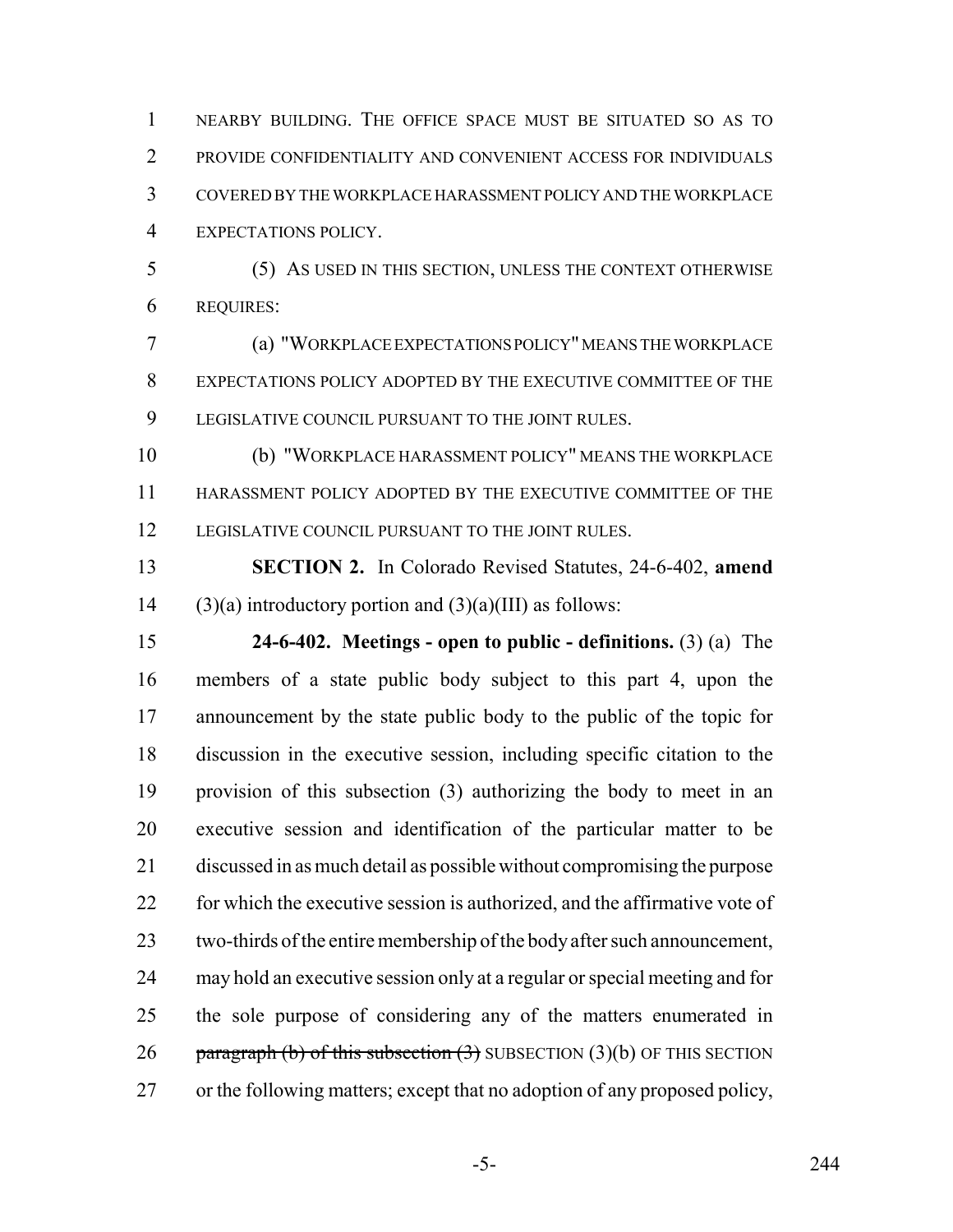position, resolution, rule, regulation, or formal action, except the review, approval, and amendment of the minutes of an executive session recorded 3 pursuant to subparagraph  $(I)$  of paragraph  $(d.5)$  of subsection  $(2)$  SUBSECTION (2)(d.5)(I) of this section, shall occur at any executive session that is not open to the public:

 (III) Matters required to be kept confidential by federal law or rules, state statutes, or in accordance with the requirements of any joint 8 rule of the senate and the house of representatives pertaining to lobbying practices OR WORKPLACE HARASSMENT OR WORKPLACE EXPECTATIONS POLICIES;

 **SECTION 3.** In Colorado Revised Statutes, 24-72-204, **add** 12 (3)(a)(X.5) as follows:

 **24-72-204. Allowance or denial of inspection - grounds - procedure - appeal - definitions - repeal.** (3) (a) The custodian shall deny the right of inspection of the following records, unless otherwise provided by law; except that any of the following records, other than letters of reference concerning employment, licensing, or issuance of permits, shall be available to the person in interest pursuant to this subsection (3):

**(X.5)** RECORDS CREATED, MAINTAINED, OR PROVIDED TO A 21 CUSTODIAN BY THE OFFICE OF LEGISLATIVE WORKPLACE RELATIONS CREATED IN SECTION 2-3-511 THAT ARE RELATED TO A WORKPLACE HARASSMENT COMPLAINT OR INVESTIGATION, A COMPLAINT UNDER THE WORKPLACE EXPECTATIONS POLICY, OR AN INQUIRY OR REQUEST CONCERNING WORKPLACE HARASSMENT OR CONDUCT, WHETHER OR NOT THE RECORDS ARE PART OF A FORMAL OR INFORMAL COMPLAINT OR RESOLUTION PROCESS.